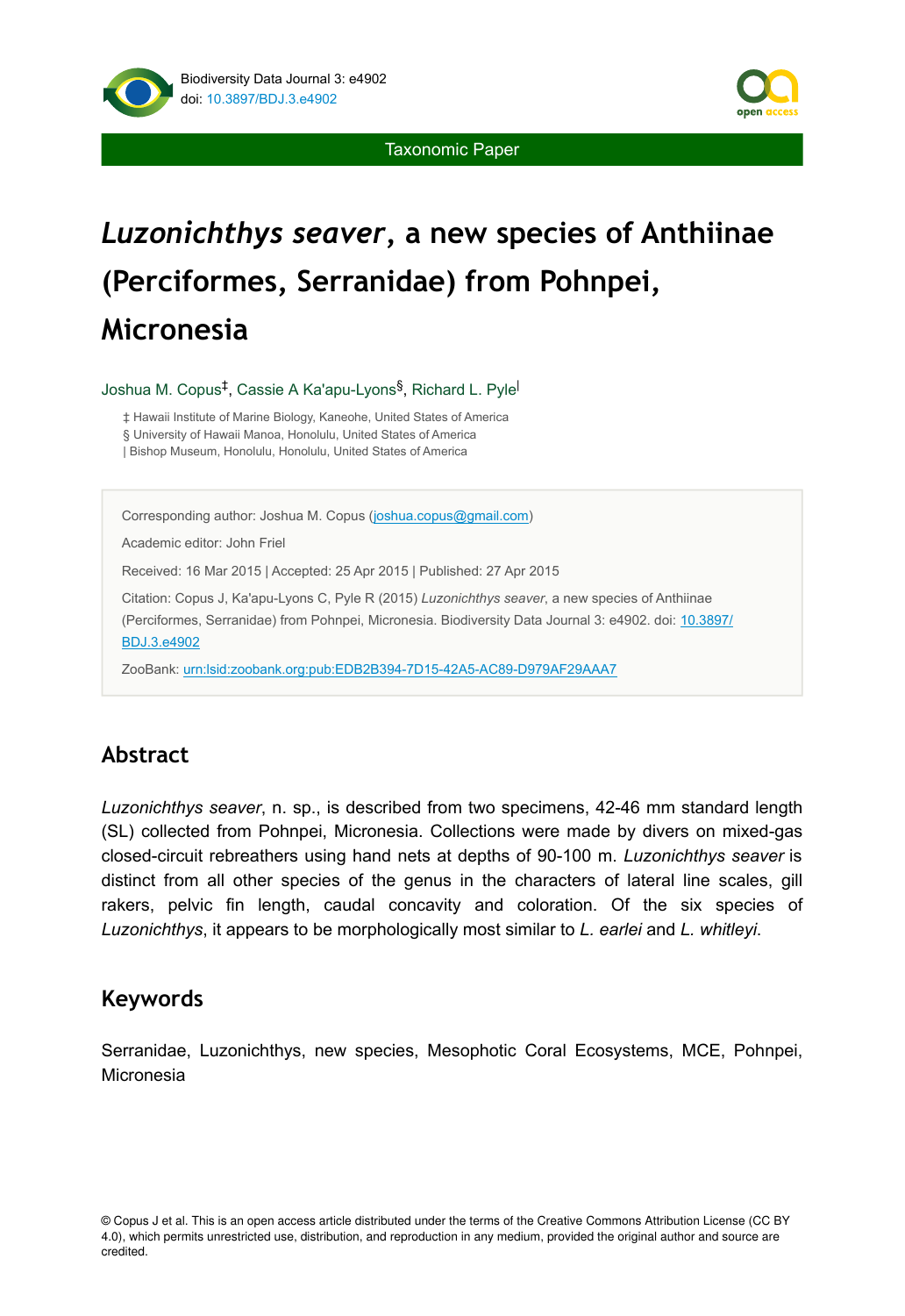# **Introduction**

The genus *Luzonichthys* Herre 1936 consists of six species of small, slender serranids within the subfamily Anthiinae, distributed throughout the tropical Indo-Pacific. The genus is distinguished from other anthiine genera in general body size and shape, and in possessing two fully separated dorsal fins, two opercular spines, and 11+15 vertebrae (Randall 1981, Randall and McCosker 1992). The currently recognized species include *L. earlei* Randall 1981, *L. microlepis* (Smith 1955), *L. taeniatus* Randall and McCosker 1992, *L. waitei* (Fowler 1931), *L. whitleyi* (Smith 1955), and *L. williamsi* Randall and McCosker 1992. Fowler 1931 originally established *L. waitei* within the genus *Mirolabrichthys* Herre 1927. Herre (1936) established the genus *Luzonichthys* with *waitei* as the type species, but classified it (as did Fowler 1931) within the family Pomadasyidae. Whitley and Colefax 1938 described the new genus and species *Naurua waitei*, and Smith 1955, unaware of Herre's genus *Luzonichthys*, described two additional species (*microlepis* and *addisi*) within *Naurua*, also placing *M. waitei* Fowler 1931 in this genus, thereby establishing *N. waitei* Whitley and Colefax 1938 as a secondary homonym of *M. waitei* Fowler 1931. Smith (1955) proposed the new name *N. whitleyi* as a replacement for Whitley and Colefax's species. Smith (1956) later reassigned the two species he described to *Luzonichthys* and suggested the two other species of *Naurua* may also belong to that genus. Fourmanoir (1977) proposed the species *L. robustus* from seven specimens taken from Mare, Loyalty Islands and one specimen from Kwajalein, Marshall Islands. Randall (1981) described the species *L. earlei* from specimens taken off Oahu, Hawaii and suggested that *L. addisi* and *L robustus* were junior synonyms of *L. waitei*, noting the type series of *robustus* included 4 different species of *Luzonichthys*, the holotype being *L. waitei*. Finally, in a revision of the genus *Luzonichthys*, Randall and McCosker (1992) described two additional new species of the genus, *L. taeniatus* and *L. williamsi*. With the description of the new species, *L. seaver* herein, the number of recognized species within *Luzonichthys* is raised to seven.

## **Materials and methods**

Type specimens of the new species, *Luzonichthys seaver*, were collected at Pohnpei, Micronesia by hand net from depths of 90-100 m and deposited in the Bernice P. Bishop Museum, Honolulu (BPBM). Measurements and counts given here follow the methods outlined in (Randall and McCosker 1992). Proportional measurements are given as ratios of: standard length (SL; measured from the tip of the snout to the base of the caudal fin at the posterior edge of the hypural plate); head length (HL, measured from the median anterior point of the upper lip to the end of the longest opercular spine), or body depth (BD, measured as the maximum depth from the base of the spinous portion of the dorsal fin). Character values for the paratype are presented in parentheses, if different from those of the holotype. Meristics and measurements were compared with data obtained from the literature (Randall and McCosker 1992) for the six currently recognized species of *Luzonichthys*: *L. earlei (n= 26)*, *L. microlepis (n= 13)*, *L. taeniatus (n= 8)*, *L. waitei (n= 57)*, *L. whitleyi (n=33)*, and *L. williamsi (n= 8)*.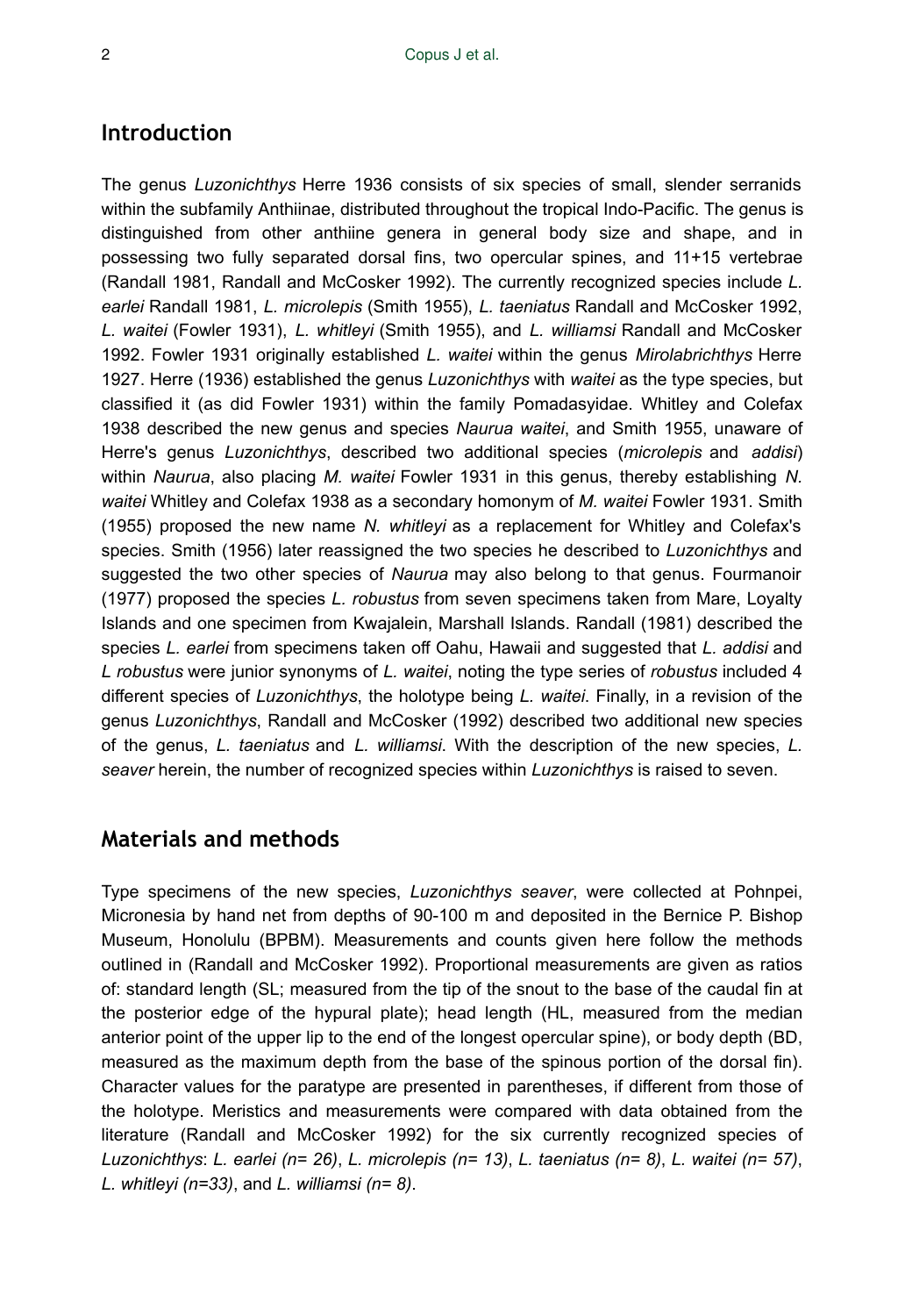Tissue samples were obtained from the two individuals of *L. seaver*. Total genomic DNA was extracted from both samples using the 'HotSHOT' protocol (Meeker et al. 2007). A 690-bp fragment of the mtDNA cytochrome c oxidase 1 (CO1) region was amplified using modified primers from (Baldwin et al. 2009): Fish-BCH (5'- ACTTCYGGGTGRCCRAARAATCA-3') and Fish-BCL (5'- TCAACYAATCAYAAAGATATYGGCAC-3'). Polymerase chain reaction (PCR) was performed in a 15 µl reaction containing 7.5 µl BioMix Red (Biolone Inc., Springfield, NJ, USA), 0.2 µM of each primer, 5-50 ng template DNA, and nanopure water (Thermo Scientific\* Barnstead, Dubuque, IA, USA) to volume. PCR cycling parameters were as follows: initial 95°C denaturation for 10 min. followed by 35 cycles of 94°C for 30 sec, 55°C for 30 sec, and 72°C for 30 sec, followed by a final extension of 72°C for 10 min. PCR products were visualized using a 1.5% agarose gel with GelStarTM (Cambrex Bio Science Rockland, Inc., Rockland MA, USA) and then cleaned by incubating with 0.75 units of Exonuclease and 0.5 units of Shrimp Akaline Phosphate (ExoSAP; USB, Cleveland, OH, USA) per 7.5 µl of PCR product for 30 min. at 37°C followed by 85°C for 15 min. Sequencing was conducted in the forward and reverse direction using a genetic analyzer (ABI 3730XL, Applied Biosystems, Foster City, California) at the ASGPB Genomics Sequencing Facility at the University of Hawaii at Manoa. The sequences were aligned edited and trimmed to a common length using Geneious Pro v.6.1.6 DNA analysis software (Biomatters. <http://www.geneious.com/>). CO1 haplotypes were deposited in GenBank (accession numbers KP110513 and KP110514) and BOLD ([dx.doi.org/10.5883/DS-](http://dx.doi.org/10.5883/DS-LSE001)[LSE001](http://dx.doi.org/10.5883/DS-LSE001)).

### **Taxon treatment**

### *Luzonichthys seaver* **Copus, Ka'apu-Lyons, and Pyle 2015, sp. n.**

• ZooBank [urn:lsid:zoobank.org:act:68D04709-50C1-48D5-820C-FA4EC1BEF301](http://zoobank.org/68D04709-50C1-48D5-820C-FA4EC1BEF301)

#### **Materials**

#### *Holotype:*

a. scientificName: *Luzonichthys seaver* Copus, Ka'apu-Lyons and Pyle; originalNameUsage: *Luzonichthys seaver* Copus, Ka'apu-Lyons and Pyle; originalNameUsageID: 68d04709-50c1-48d5-820c-fa4ec1bef301; namePublishedIn: Copus J, Ka'apu-Lyons C, Pyle R (2015) *Luzonichthys seaver*, a new species of Anthiinae (Perciformes, Serranidae) from Pohnpei, Micronesia. Biodiversity Data Journal 3: e4902.; namePublishedInID: edb2b394-7d15-42a5-ac89-d979af29aaa7; nameAccordingTo: Copus J, Ka'apu-Lyons C, Pyle R (2015) *Luzonichthys seaver*, a new species of Anthiinae (Perciformes, Serranidae) from Pohnpei, Micronesia. Biodiversity Data Journal 3: e4902.; nameAccordingToID: edb2b394-7d15-42a5-ac89-d979af29aaa7; acceptedNameUsage: *Luzonichthys seaver* Copus, Ka'apu-Lyons and Pyle sec Copus, Ka'apu-Lyons and Pyle; acceptedNameUsageID: 68d04709-50c1-48d5-820cfa4ec1bef301; taxonID: 68d04709-50c1-48d5-820c-fa4ec1bef301; scientificNameID: 68d04709-50c1-48d5-820c-fa4ec1bef301; parentNameUsageID: 5b101671-671b-4200-8b57-17c8548a7180; parentNameUsage: *Luzonichthys* Herre 1936; higherClassification: Animalia, Deuterostomia, Chordata, Craniata, Gnathostomata,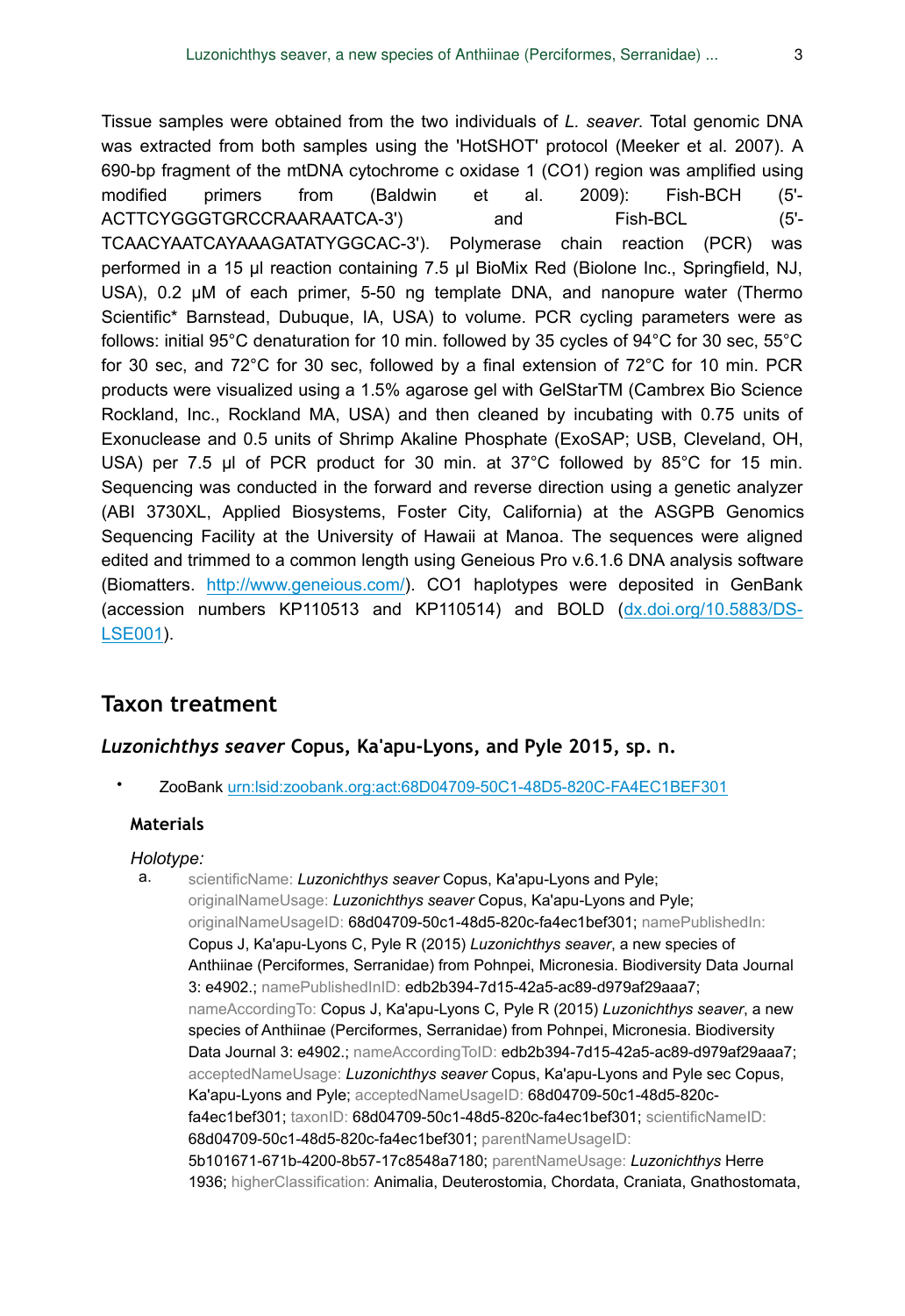Actinopterygii, Perciformes, Percoidei, Serranidae, Anthiinae, *Luzonichthys*; kingdom: Animalia; phylum: Chordata; class: Actinopterygii; order: Perciformes; family: Serranidae; taxonRank: species; verbatimTaxonRank: Species; vernacularName: Seaver Splitfin; nomenclaturalCode: ICZN; genus: *Luzonichthys*; specificEpithet: *seaver*; scientificNameAuthorship: Copus, Ka'apu-Lyons and Pyle; higherGeography: Pacific Ocean, Western Pacific Ocean, Micronesia, Caroline Islands, Senyavin (Pohnpei) Islands; waterBody: Pacific Ocean; islandGroup: Caroline Islands; island: Ahnd (Ant) Atoll; country: Federated States of Micronesia; countryCode: FM; stateProvince: Pohnpei; locality: southwest end; verbatimLocality: Pacific Ocean, Western Pacific Ocean, Micronesia, Caroline Islands, Senyavin (Pohnpei) Islands, southwest end of Ahnd (Ant) Atoll; verbatimDepth: 90-100m; minimumDepthInMeters: 90; maximumDepthInMeters: 100; decimalLatitude: 6.79018; decimalLongitude: 158.034245; geodeticDatum: WGS84; coordinateUncertaintyInMeters: 30; georeferenceProtocol: GPS; samplingProtocol: Hand net; eventDate: 07/10/2014; year: 2014; month: 7; day: 10; habitat: rock outcrop along steep slope at top of drop-off; individualID: afba0d7b-3eba-43a3-98a5-8edf341836d2; individualCount: 1; lifeStage: adult; preparations: 55% Isopropyl; catalogNumber: 41205; recordedBy: Richard L. Pyle; disposition: in collection; identifiedBy: Richard L. Pyle; dateIdentified: 08/01/2014; modified: 2014-10-29T23:30:00Z; language: en; collectionID: [http://biocol.org/urn:lsid:biocol.org:col:1001;](http://biocol.org/urn:lsid:biocol.org:col:1001) institutionCode: BPBM; collectionCode: I; ownerInstitutionCode: BPBM; basisOfRecord: PreservedSpecimen

#### *Paratype:*

a. scientificName: *Luzonichthys seaver* Copus, Ka'apu-Lyons and Pyle; originalNameUsage: *Luzonichthys seaver* Copus, Ka'apu-Lyons and Pyle; originalNameUsageID: 68d04709-50c1-48d5-820c-fa4ec1bef301; namePublishedIn: Copus J, Ka'apu-Lyons C, Pyle R (2015) *Luzonichthys seaver*, a new species of Anthiinae (Perciformes, Serranidae) from Pohnpei, Micronesia. Biodiversity Data Journal 3: e4902.; namePublishedInID: edb2b394-7d15-42a5-ac89-d979af29aaa7; nameAccordingTo: Copus J, Ka'apu-Lyons C, Pyle R (2015) *Luzonichthys seaver*, a new species of Anthiinae (Perciformes, Serranidae) from Pohnpei, Micronesia. Biodiversity Data Journal 3: e4902.; nameAccordingToID: edb2b394-7d15-42a5-ac89-d979af29aaa7; acceptedNameUsage: *Luzonichthys seaver* Copus, Ka'apu-Lyons and Pyle sec Copus, Ka'apu-Lyons and Pyle; acceptedNameUsageID: 68d04709-50c1-48d5-820cfa4ec1bef301; taxonID: 68d04709-50c1-48d5-820c-fa4ec1bef301; scientificNameID: 68d04709-50c1-48d5-820c-fa4ec1bef301; parentNameUsageID: 5b101671-671b-4200-8b57-17c8548a7180; parentNameUsage: *Luzonichthys* Herre 1936; higherClassification: Animalia, Deuterostomia, Chordata, Craniata, Gnathostomata, Actinopterygii, Perciformes, Percoidei, Serranidae, Anthiinae, *Luzonichthys*; kingdom: Animalia; phylum: Chordata; class: Actinopterygii; order: Perciformes; family: Serranidae; taxonRank: species; verbatimTaxonRank: Species; vernacularName: Seaver Splitfin; nomenclaturalCode: ICZN; genus: *Luzonichthys*; specificEpithet: *seaver*; scientificNameAuthorship: Copus, Ka'apu-Lyons and Pyle; higherGeography: Pacific Ocean, Western Pacific Ocean, Micronesia, Caroline Islands, Senyavin (Pohnpei) Islands; waterBody: Pacific Ocean; islandGroup: Caroline Islands; island: Ahnd (Ant) Atoll; country: Federated States of Micronesia; countryCode: FM; stateProvince: Pohnpei; locality: southwest end; verbatimLocality: Pacific Ocean, Western Pacific Ocean, Micronesia, Caroline Islands, Senyavin (Pohnpei) Islands, southwest end of Ahnd (Ant) Atoll; verbatimDepth: 90-100m; minimumDepthInMeters: 90; maximumDepthInMeters: 100; decimalLatitude: 6.79018; decimalLongitude: 158.034245; geodeticDatum: WGS84; coordinateUncertaintyInMeters: 30; georeferenceProtocol: GPS; samplingProtocol: Hand net; eventDate: 07/10/2014; year: 2014; month: 7; day: 10; habitat: rock outcrop along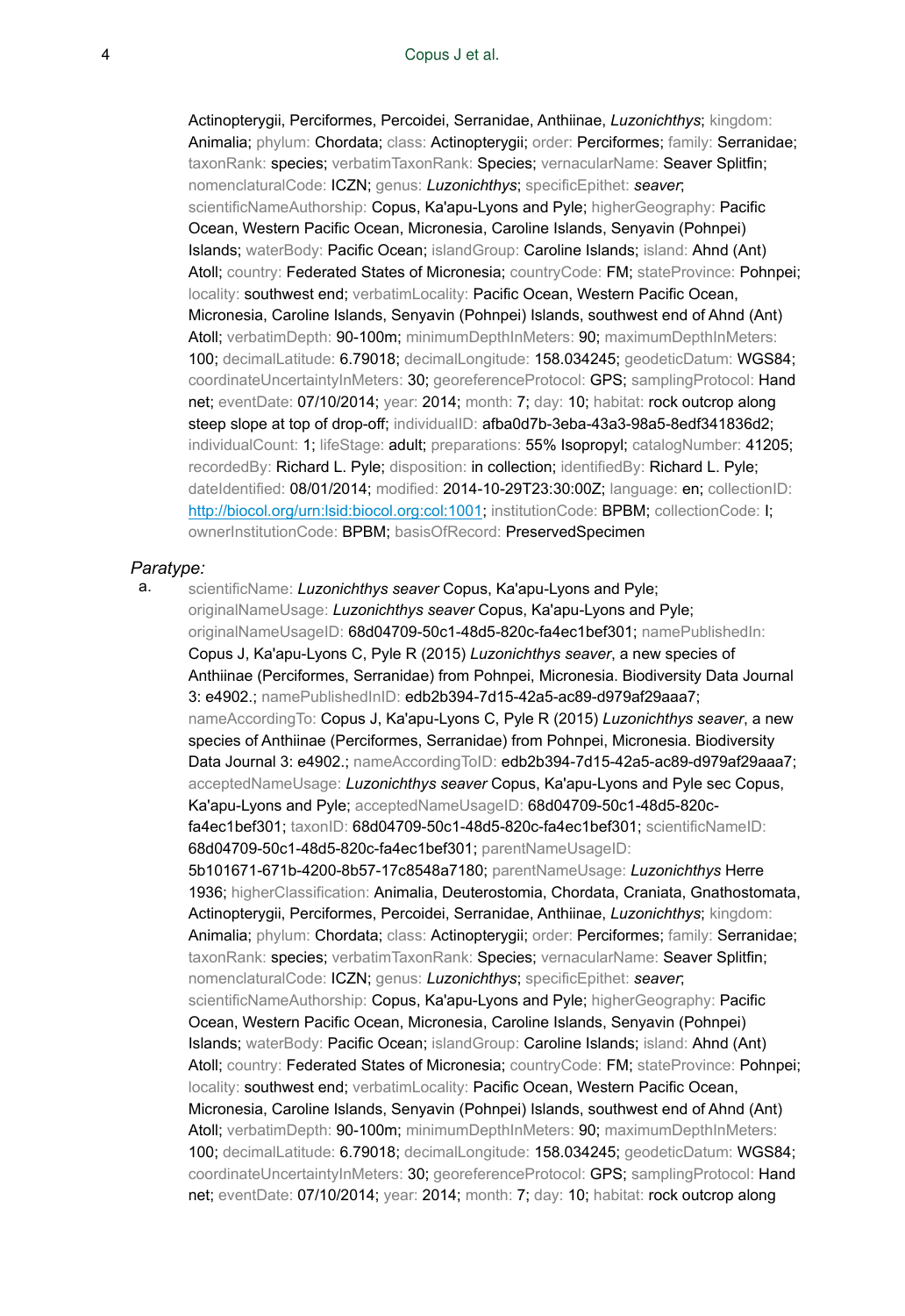steep slope at top of drop-off; individualID: ff70b774-16f8-4469-8229-b2e0a9b655fa; individualCount: 1; lifeStage: adult; preparations: 55% Isopropyl; catalogNumber: 41206; recordedBy: Richard L. Pyle; disposition: in collection; identifiedBy: Richard L. Pyle; dateIdentified: 08/01/2014; modified: 2014-10-29T23:30:00Z; language: en; collectionID: [http://biocol.org/urn:lsid:biocol.org:col:1001;](http://biocol.org/urn:lsid:biocol.org:col:1001) institutionCode: BPBM; collectionCode: I; ownerInstitutionCode: BPBM; basisOfRecord: PreservedSpecimen

#### **Description**

Dorsal rays X,16, the first two soft rays simple; anal rays III,7, the first spine very small and difficult to detect; first ray simple; pectoral rays 21 (19), the upper most and lower most rays simple; branched pelvic rays I,5; branched caudal rays 13; simple upper and lower segmented caudal rays 4; upper and lower procurrent caudal rays 13; lateral line scales 63 (64); scales above lateral line to origin of dorsal fin 5; scales below lateral line to origin of anal fin 12; gill rakers 8+19 (8 +18) (Table 1).

Table 1.

Counts of dorsal rays, anal rays, pectoral rays, lateral line scales, and gill rakers of the species of *Luzonichthys*.

|               | Dorsal rays | Anal rays | Pectoral rays | Lateral line scales | Gill rakers       |
|---------------|-------------|-----------|---------------|---------------------|-------------------|
| L. seaver     | X.16        | III,7     | 19-21         | 63-64               | $8+18-19$         |
| L. earlei     | $X.16-17$   | III,7     | 19-21         | 59-68               | $6-9+19-22$       |
| L. microlepis | X.16        | II, 9     | $21 - 22$     | 70-76               | $7 - 8 + 21 - 23$ |
| L. taeniatus  | X, 16       | III,7     | 19            | 56-60               | $7+19$            |
| L. waitei     | $X.15-17$   | III.7     | $17 - 21$     | 51-59               | $7-10+19-22$      |
| L. whitleyi   | X, 16       | III,7     | 19-22         | 65-74               | $7-9+20-23$       |
| L. williamsi  | X, 16       | II, 9     | $21 - 23$     | 70-78               | $7 - 8 + 21 - 22$ |

Body moderately elongate, the depth 3.86 (4.6) in SL, and compressed, the width 1.83 (1.25) in BD; head length 3.54 (3.41) in SL; snout short and bluntly rounded, 4.0 (3.86) in HL. Orbit diameter 3.43 (3.8) in HL; the least width of interorbital space 3.0 (3.38) in HL; caudal peduncle depth 2.4 (2.45) in HL; caudal peduncle length about twice its depth, 1.09 (1.23) in HL. Mouth terminal and oblique, the maxilla reaching posterior to rear edge of pupil but not posterior to rear edge of orbit; the upper jaw length 1.6 (1.93) in HL; corners of maxilla rounded, its greatest depth about equal to pupil diameter. Opercle with 2 flat spines, the lower acute, in line with center of eye and opercular flap, the upper spine at dorsal end of gill opening poorly developed. Lateral line only slightly arched above pectoral fin, gradually descending below soft portion of dorsal fin, straightening toward the peduncular region; scales on body ctenoid; head scaled except snout; dorsal, anal, and pelvic fins naked; caudal fin with small scales extending about three-fourths distance to posterior margin; basal fifth of pectorals with small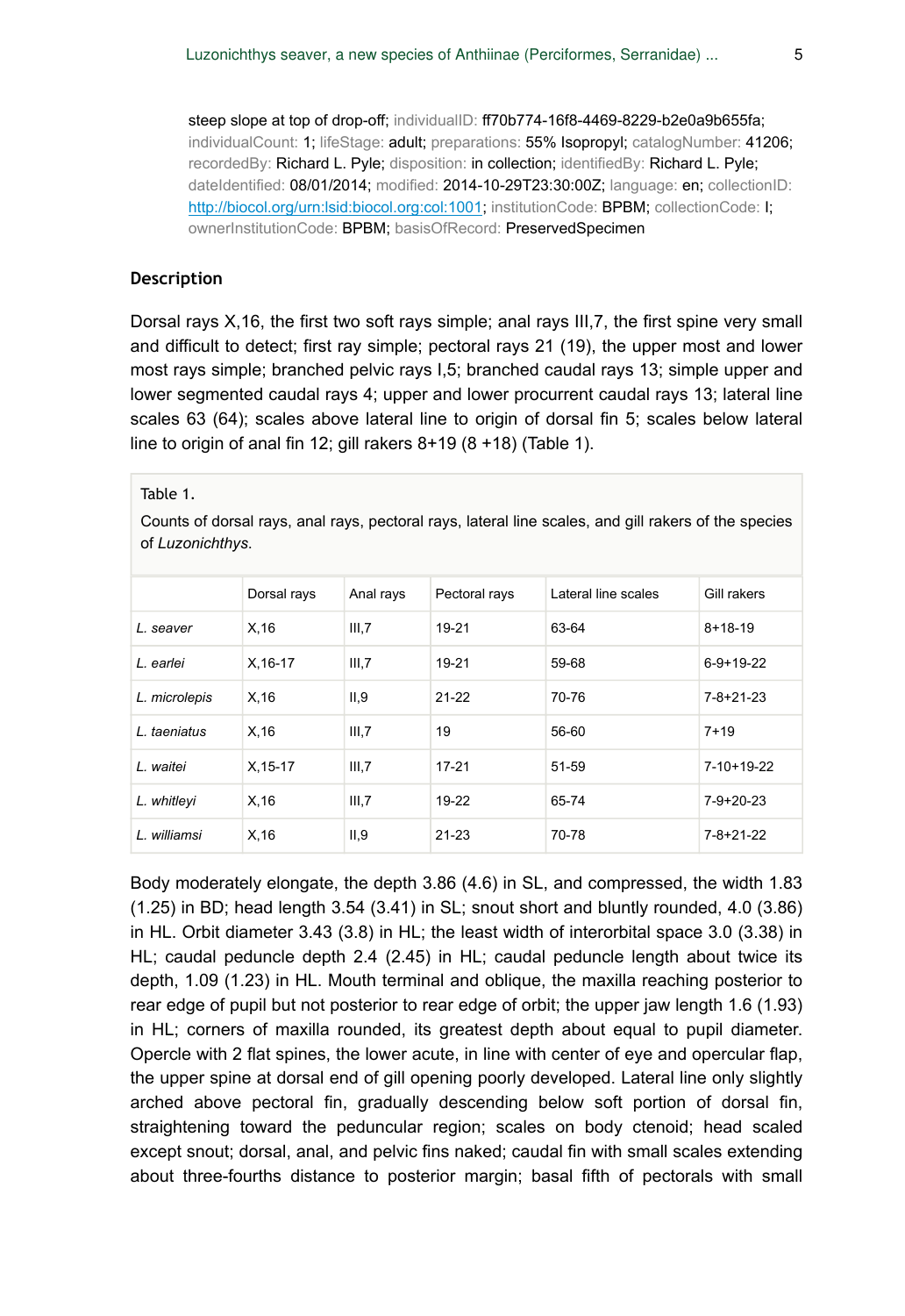scales. Origin of dorsal fin above eighth lateral-line scale; first dorsal spine short, 8.0 (9.0) in head; fourth dorsal spine longest, 2.4 (2.45) in HL; longest dorsal soft ray 2.4 (2.45) in HL; origin of anal fin below base of sixth dorsal soft ray; first anal spine very short, about 12(13.5) in HL; second anal spine 6.0 (6.75) in HL; first anal soft ray very slender and only partly segmented, 2.4 (2.7) in HL; longest anal soft ray 2.0 (2.45) in HL; caudal fin forked, with filamentous rays, the fin length 4.05 (3.83) in SL, the caudal concavity 8.5 (8.36) in SL; middle pectoral rays longest, 3.86 (4.38) in SL; origin of pelvic fins below lower base of pectorals; second pelvic soft ray longest, 5.67 (6.57) in SL (Table 2).

#### Table 2.

Proportional measurements of type specimens of *Luzonichthys seaver* expressed as percentages of standard length

|                        | Holotype BPBM 41205 | Paratype BPBM 41206 |  |  |
|------------------------|---------------------|---------------------|--|--|
| Standard length (mm)   | 42.5                | 46                  |  |  |
| Body depth             | 25.9                | 21.7                |  |  |
| Body width             | 14.1                | 17.4                |  |  |
| Head length            | 28.2                | 29.3                |  |  |
| Snout length           | 7.1                 | 7.6                 |  |  |
| Orbit diameter         | 8.2                 | 8.7                 |  |  |
| Interorbital width     | 9.4                 | 8.7                 |  |  |
| Upper jaw length       | 17.6                | 15.2                |  |  |
| Caudal peduncle depth  | 11.8                | 12.0                |  |  |
| Caudal peduncle length | 25.9                | 23.9                |  |  |
| Predorsal length       | 35.3                | 34.8                |  |  |
| Preanal length         | 62.4                | 70.0                |  |  |
| Prepelvic length       | 33.0                | 32.6                |  |  |
| First dorsal spine     | 3.5                 | 3.3                 |  |  |
| Second dorsal spine    | 9.4                 | 8.7                 |  |  |
| Third dorsal spine     | 10.6                | 8.7                 |  |  |
| Forth dorsal spine     | 11.8                | 12.0                |  |  |
| Longest dorsal spine   | 11.8                | 12.0                |  |  |
| First anal spine       | 2.4                 | 2.2                 |  |  |
| Second anal spine      | 4.7                 | 4.3                 |  |  |
| First anal ray         | 11.8                | 10.9                |  |  |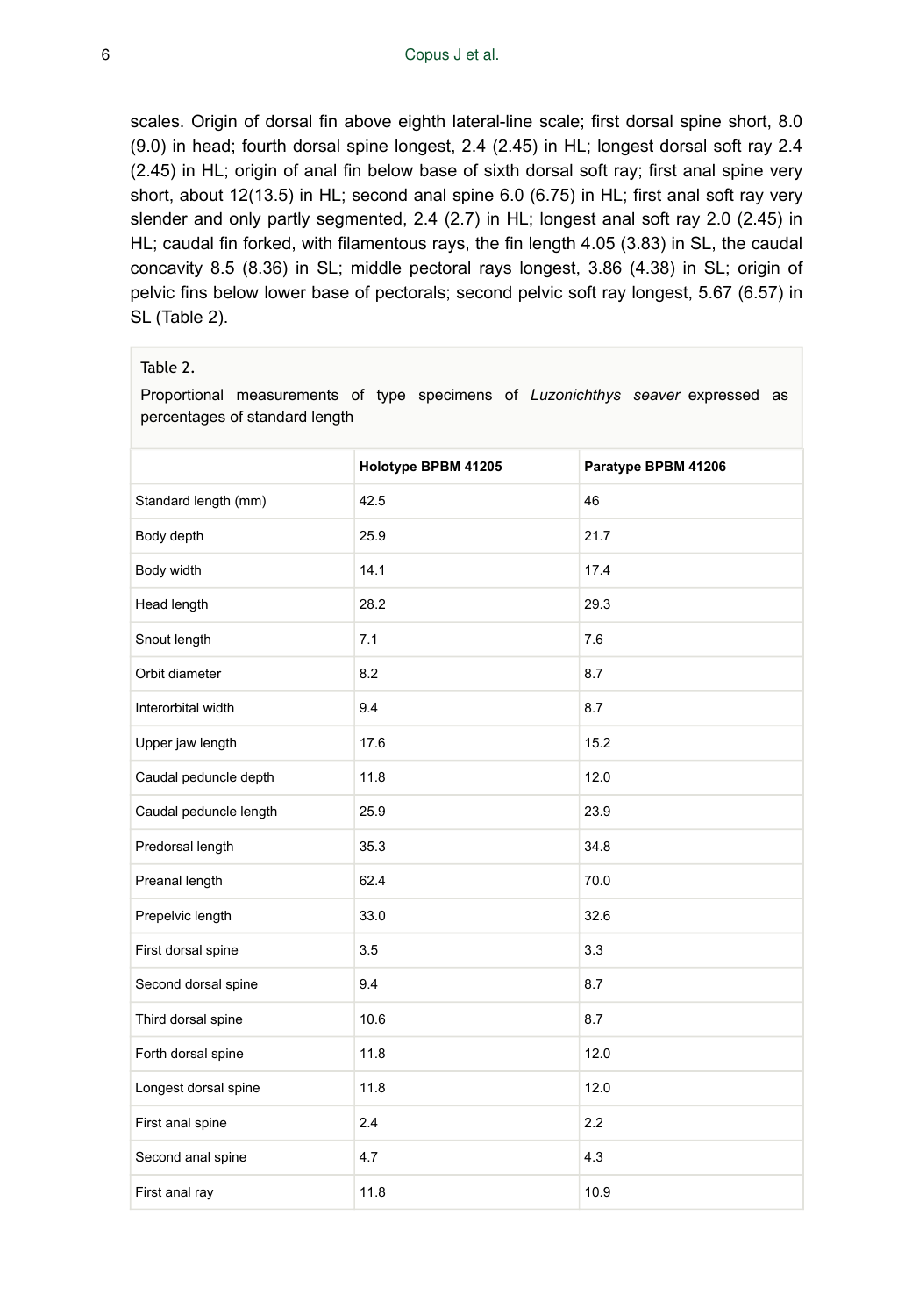| Longest anal ray    | 14.1 | 12.0 |
|---------------------|------|------|
| Caudal fin length   | 24.7 | 26.1 |
| Caudal concavity    | 11.8 | 12.0 |
| Pectoral fin length | 25.9 | 22.8 |
| Pelvic spine length | 9.4  | 7.6  |
| Pelvic fin length   | 17.6 | 15.2 |

Color of holotype in life: head excluding operculum predominately yellow (many scales with yellow margins and pink centers), yellow extending posteriorly on upper half of body from a line starting at approximately the tip of the opercular flap and top of pectoral fins to the eighth dorsal ray, fading to bright pink posteriorly. Operculum to lower half of body salmon pink. Pectoral and pelvic fins pale. Dorsal fins yellow with bases of rear dorsal rays pink. Anal fin rays yellow with pale membranes. Upper and lower base of caudal fin pink, extending posteriorly to approximately halfway to the tips; center of base of caudal fin white, fading to pale; posterior half of caudal fin yellow. Lower base of caudal peduncle with yellow band (Fig. 1).



Figure 1.

Holotype of *Luzonichthys seaver*, **BPBM 41205**, Pohnpei, Micronesia. Photo: Brian D. Greene.

Color of holotype in alcohol: Pale, all fins colorless except the caudal which has purple spots on the base of each of the upper and lower segments, the upper extending anteriorly, dorsally on the caudal peduncle.

### **Diagnosis**

Dorsal rays X,16; anal rays III,7; pectoral rays 19-21; lateral line scales 63-54; gill rakers 8+18-19; Body moderately elongate, the depth 3.86-4.6 in SL; head length 3.41-3.54 in SL; snout 3.86-4.0 in HL; caudal fin forked, with filamentous rays, caudal concavity 8.36-8.5 in SL; pectoral fins 3.86-4.38 in SL; pelvic fins 5.67-6.54 in SL.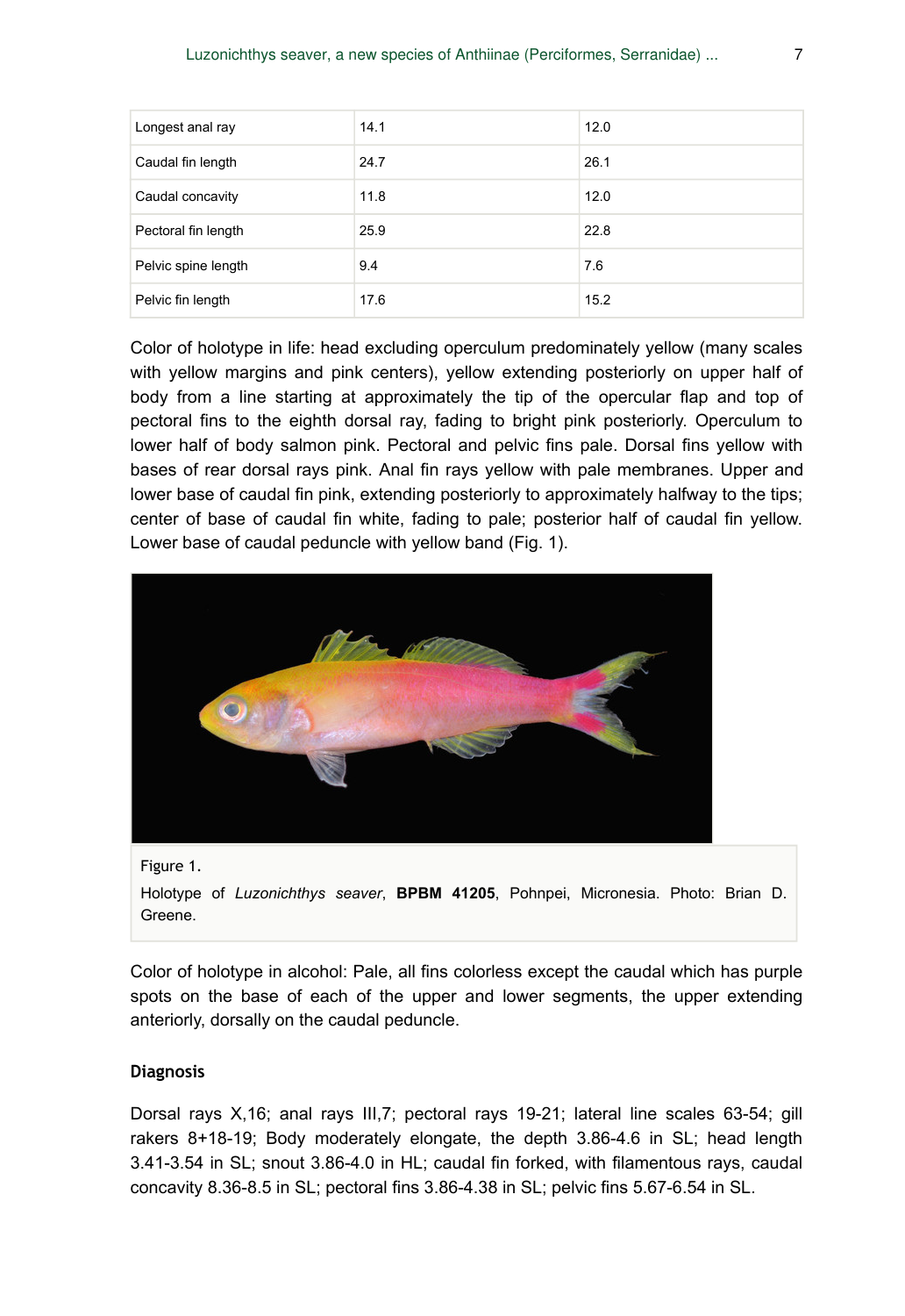#### **Etymology**

Named *seaver*, as a noun in apposition, for the Seaver family in recognition of support from the Seaver Institute for marine research.

### **Distribution**

Type specimens of *L. seaver* were collected from Pohnpei, Micronesia. A single larva of what may be this species (98.2-99.5% similarity at CO1) was collected in Moorea, French Polynesia (BOLD: FPFLB281-12; GenBank: KJ967845.1; Hubert et al. 2014), but the taxonomic identity of the Moorea specimen could not be confirmed by the authors. Therefore, it is possible that adults of this species will be discovered in Moorea and other locations across the Pacific.

### **Taxon discussion**

*Luzonichthys seaver* is distinct from all other species within the genus in life coloration. It is most similar in color to *L. earlei* (Fig. 2); however, it differs from that species in coloration of head, upper half of body, and dorsal and anal fins (yellow in *L. seaver*, compared with orange in *L. earlei*), and in the distinctive color pattern on the caudal fin (bright pink blotches on the base of both caudal lobes with bright yellow distally in *L. seaver*, compared with drab, diffuse orange blotches and pale yellow distal caudal lobes in *L. earlei*). We have examined enough individuals of *L. earlei* from many localities to confirm that these color characteristics do not vary signigicantly within that species. Morphologically, it differs from all other species except *L. earlei* in number of lateral line scales (63-64, compared with 51-60 or 65-78 for other species), and from all other species except *L. whitleyi* in caudal concavity (8.4-8.5 in HL, compared with 4.0-8.3 for other species). It further differs from all other species except *L. earlei*, *L. waitei* and *L. taeniatus* in number of gill rakers (8+18-19, compared with 7-10+20-23 for other species), and from *L. williamsi* and *L. microlepis* in number of anal-fin spines and rays (III, 7 compared with II, 9), as well as snout length, orbit diameter, and caudal peduncle depth (Table 3). *Luzonichthys seaver* is further distinct from *L. williamsi* in its body depth and pectoral fin length, and from *L. taeniatus* in snout length, caudal peduncle depth, and longest dorsal spine (Table 3). Overall, *L. seaver* is most similar morphologically to *L. earlei* and *L. whitleyi*; however, in addition to character differences outlined above, it can be further distinguished from these two species by caudal peduncle depth (both species) snout length (*L. whitleyi*), and head length (*L. earlei*) ( Table 3). Molecular data are not used for comparative purposes in this description because these data do not exist for any of the other species of *Luzonichthys*. The CO1 barcodes produced in this study represent the first sequences publicly available for this genus, aside from the afore mentioned and previously unclassified larval specimen from Moorea.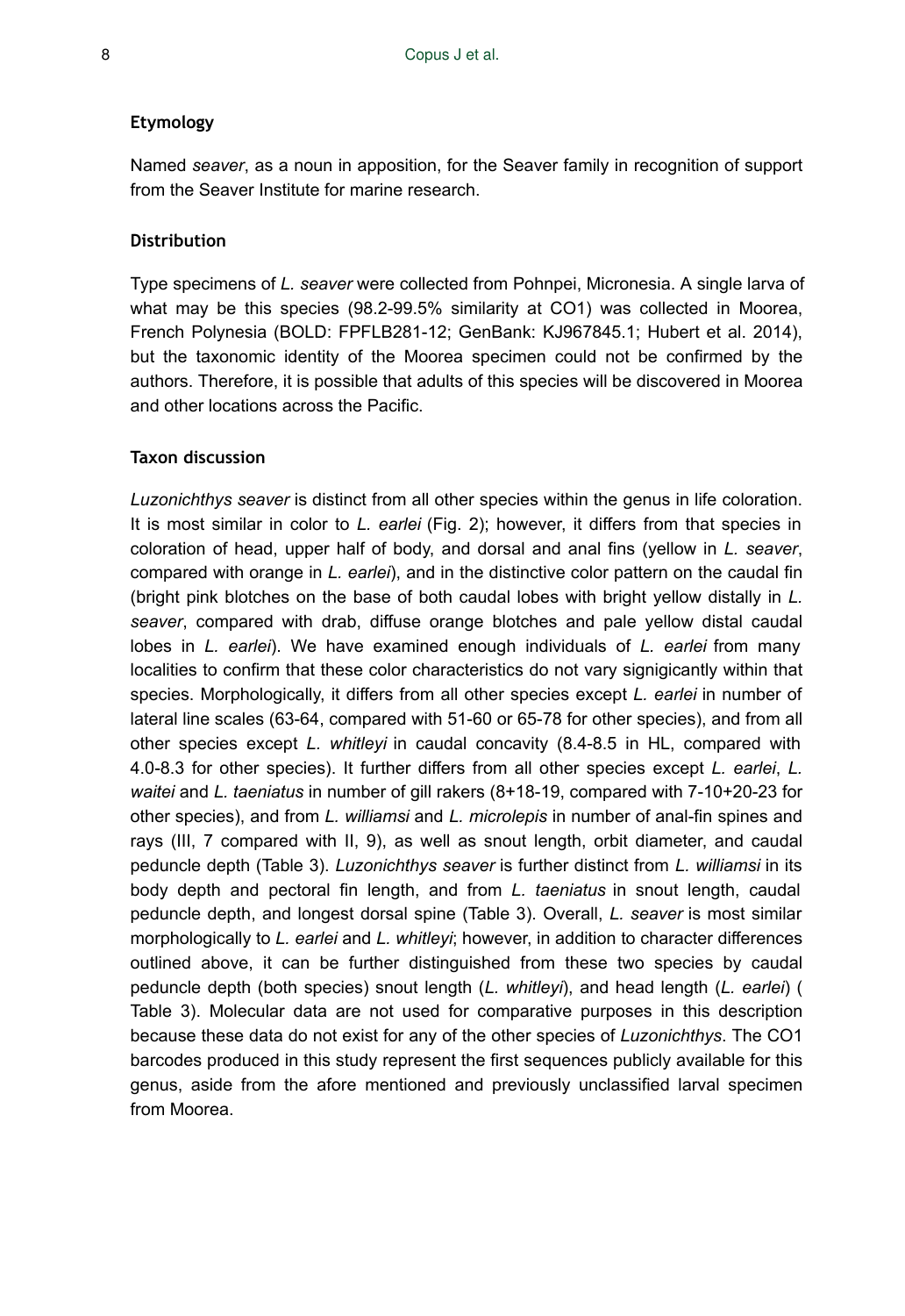| Table 3. |  |
|----------|--|
|          |  |

Comparison of selected morphological characters for species of *Luzonichthys*.

|                             | Character | L.<br>seaver | L. earlei    | L.<br>microlepis | L.<br>taeniatus | L.<br>waitei | L.<br>whitleyi | L.<br>williamsi |
|-----------------------------|-----------|--------------|--------------|------------------|-----------------|--------------|----------------|-----------------|
| Body depth                  | in SL     | $3.9 - 4.6$  | $3.6 - 4.1$  | $4.1 - 4.4$      | $3.7 - 4.0$     | $3.3 - 3.8$  | $4.15 - 5.0$   | $5.2 - 5.4$     |
| <b>Head length</b>          | in SL     | $3.4 - 3.5$  | $3.15 - 3.4$ | $3.5 - 3.7$      | $3.3 - 3.5$     | $3.0 - 3.6$  | $3.4 - 3.8$    | $3.4 - 3.5$     |
| Snout<br>length             | in HL     | $3.9 - 4.0$  | $3.9 - 4.3$  | $4.0 - 4.3$      | $4.2 - 4.4$     | $3.7 - 4.1$  | $4.2 - 4.8$    | $4.3 - 4.6$     |
| Orbit<br>diameter           | in HL     | 3.4          | $3.1 - 3.9$  | $4.1 - 4.4$      | $3.0 - 3.5$     | $3.5 - 3.9$  | $3.2 - 3.6$    | $2.7 - 3.3$     |
| Caudal<br>peduncle<br>depth | in HL     | $2.4 - 2.5$  | $2.6 - 2.9$  | $2.5 - 2.7$      | 1.5             | $2.3 - 2.6$  | $2.5 - 2.9$    | $2.8 - 2.9$     |
| Caudal<br>concavity         | in SL     | $8.4 - 8.5$  | $6.1 - 7.3$  | $6.0 - 6.8$      | $5.1 - 5.5$     | $4.0 - 5.6$  | $5.2 - 9.0$    | $6.7 - 8.3$     |
| Longest<br>dorsal spine     | in HL     | $2.4 - 2.5$  | $2.1 - 2.6$  | $2.4 - 2.8$      | $2.2 - 2.4$     | $2.2 - 2.6$  | $2.0 - 2.6$    | $2.2 - 2.5$     |
| Pectoral fin<br>length      | in SL     | $3.9 - 4.4$  | $3.7 - 4.0$  | $4.1 - 4.7$      | $3.6 - 3.7$     | $3.2 - 3.5$  | $3.7 - 4.4$    | $4.4 - 4.7$     |
| Pelvic fin<br>length        | in SL     | $5.7 - 6.6$  | $4.4 - 5.2$  | $5.0 - 5.8$      | $4.6 - 4.9$     | $3.9 - 4.7$  | $4.6 - 6.0$    | $4.8 - 5.8$     |



Figure 2. Luzonichthys earlei, from the Hawaiian Islands. Photo: John E. Randall.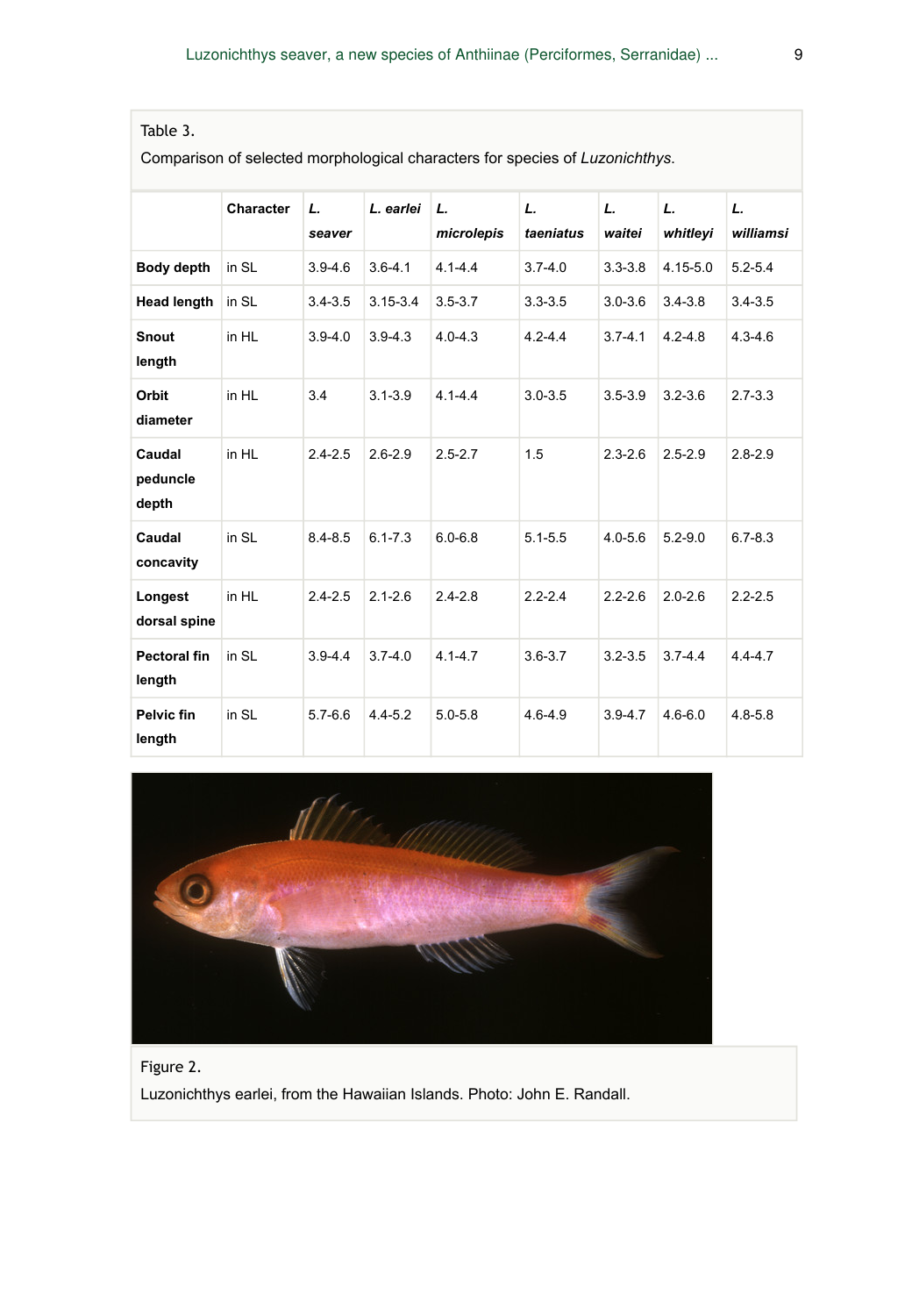# **Acknowledgements**

This research was funded in part by the Seaver Institute, Bishop Museum, and the Association for Marine Exploration. We are especially grateful to the staff at NIHCO Marine Park for logistical support in the field. We thank David F. Pence and the UH Diving safety staff for their support and expertise and Arnold Y. Suzumoto for curatorial support. We would also like to thank Robert Whitton, Brian Greene, Richard Coleman, Brian Bowen, John E. Randall, Sonya Rowley, John Earle, and Garrett Johnston for their help on various aspects of this work. We would also like to thank the reviewers for their invaluable comments.

# **References**

- Baldwin C, Mounts J, Smith D, Weigt L (2009) Genetic identification and color descriptions of early life-history stages of Belizean Phaeoptyx and Astrapogon (Teleostei: Apogonidae) with comments on identification of adult Phaeoptyx. Zootaxa 2008: 1.
- Fourmanoir P (1977) Description de deux novelles especes d'Anthiinae (famille Serranidae). Cashiers Pac. 20: 267‑270.
- Fowler HW (1931) The fishes of the families Pseudochromidae, Lobotidae, Pempheridae, Priacanthidae, Lutjanidae, Pomadasyidae, and Teraponidae, collected by the United States Bureau of fisheries steamer" Albatross," chiefly in Philippine seas and adjacent waters. 11. US Govt. print. off.
- Herre ACT (1927) A new genus and three new species of Philippine fishes. Philippine Journal of Science 32: 413‑419.
- Herre ACT (1936) Notes on fishes in the Zoological Museum of Stanford University. IV. A new catostomid from Mexico and a new callionymid from Celebes and the Philippines. Proceedings of the Biological Society of Washington 49: 11‑13.
- Hubert N, Espiau B, Meyer C, Planes S (2014) Identifying the ichthyoplankton of a coral reef using DNA barcodes. Molecular Ecology Resources 15 (1): 57-67. DOI: [10.1111/17](http://dx.doi.org/10.1111/1755-0998.12293) [55-0998.12293](http://dx.doi.org/10.1111/1755-0998.12293)
- Meeker N, Hutchinson S, Ho L, Trede N (2007) Method for isolation of PCR-ready genomic DNA from zebrafish tissues. BioTechniques 43 (5): 610‑614. DOI: [10.2144/000](http://dx.doi.org/10.2144/000112619) [112619](http://dx.doi.org/10.2144/000112619)
- Randall J (1981) Luzonichthys earlei, a new species of anthiine fish from the Hawaiian Islands. Freshwater and Marine Aquarium 4 (9): 13‑18.
- Randall J, McCosker J (1992) Revision of the fish genus Luzonichthys (Perciformes: Serranidae: Anthiinae), with descriptions of two new species. Indo-Pacific Fishes 21:  $1 - 21$ .
- Smith JL (1955) XLII.-The fishes of the family Anthiidae of the Western Indian Ocean. Journal of Natural History Series 12 8 (89): 337‑350. DOI: [10.1080/0022293550865564](http://dx.doi.org/10.1080/00222935508655649) [9](http://dx.doi.org/10.1080/00222935508655649)
- Smith JLB (1956) The Genus Luzonichthys Herre, 1936. Copeia 1956 (4): 251. DOI: [10.](http://dx.doi.org/10.2307/1440284) [2307/1440284](http://dx.doi.org/10.2307/1440284)